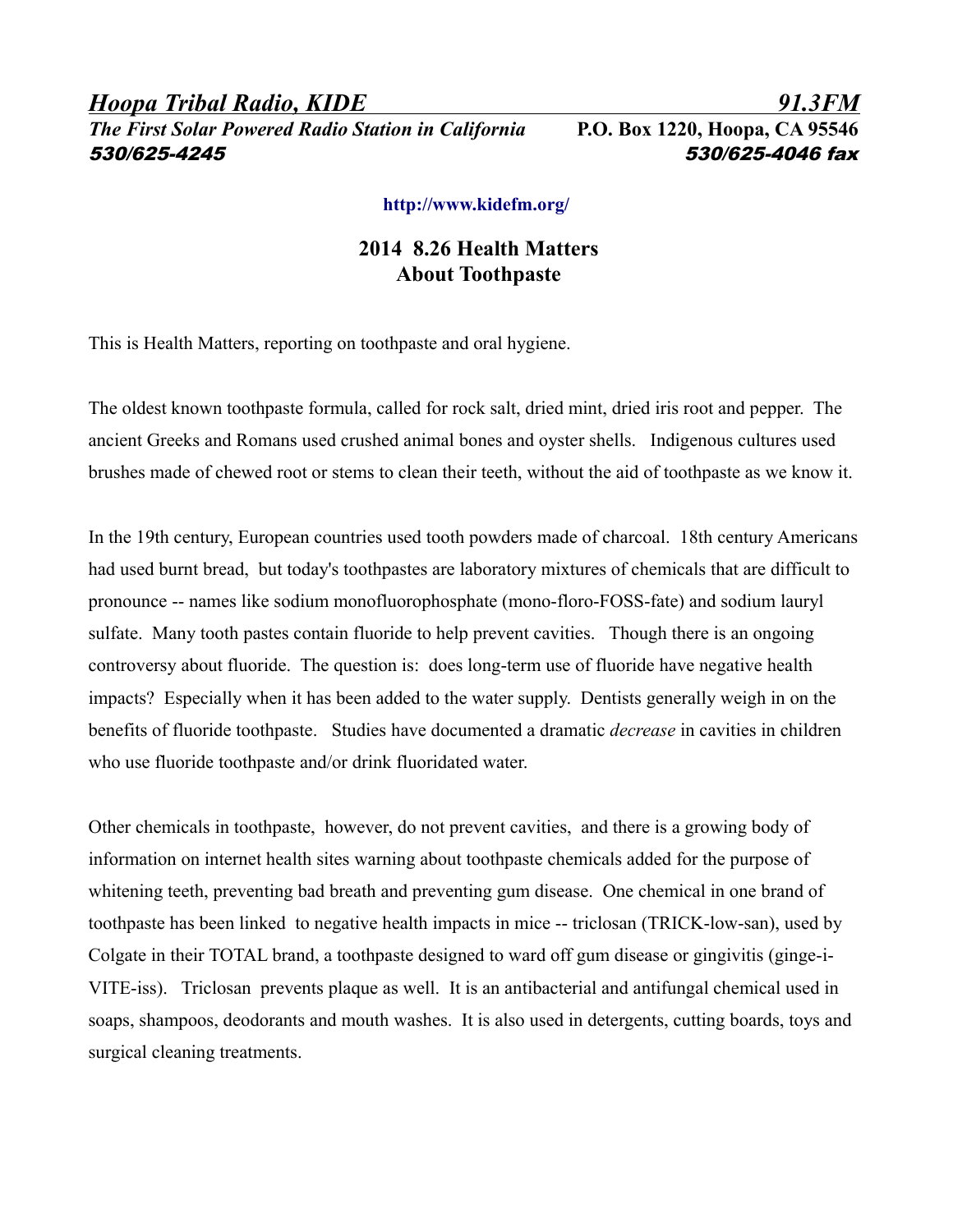Triclosan is widely used in hospitals to eliminate skin-infection microbes that are resistant to antibiotics, but regulators are currently reviewing the safety of triclosan. The chemical has been linked to cancer-cell growth and disrupted development in animals. The state of Minnesota has banned its use in many products. Colgate insists that the amount of triclosan in Total toothpaste is safe, but Bloomberg News discovered, through a freedom-of-information lawsuit, that government relied on companybacked science when it approved the use of triclosan in toothpaste.

Scientists looking at the data published by Bloomberg News found that triclosan disrupted the endocrine system and hormonal functioning in mice, so there is a need for further study as to whether these disruptions occur in human. But, proving the claim that triclosan causes cancer is a question of another magnitude altogether. When the entire food and personal care supply is laced with so many chemicals, it's hard to isolate one as causing cancer.

Colgate reports that Total toothpaste has been on the market for almost twenty years and there has been no sign of a problem. Its safety and effectiveness in preventing gum disease is supported by more than 80 clinical studies involving 19,000 people. At the same time, Colgate removed triclosan from its Softsoap liquid handsoaps and from its Palmolive antibacterial dish liquid. Whether triclosan will eventually be removed from TOTAL toothpaste remains to be seen. Those wary of using a chemical that may disrupt the endocrine system have many other brands of toothpaste to choose from.

But, using a toothpaste that prevents gum disease is good oral hygiene. The condition of your mouth is closely tied to your overall physical health. In other words, gum disease, plaque and tooth decay can cause serious problems in the body. People with high levels of gum disease have double the risk of developing type 2 diabetes, compared to people with no gum disease, or very low levels of it. It's all in the molecules. When mouth infections get bad enough, infected molecules lead to low-grade inflammation throughout your body, which seriously interferes with its sugar processing abilities. There's a similar link between gum disease and heart disease. "Bad" bacteria from an infected mouth can lodge inside the blood vessels and cause dangerous blockage. At the same time, aggressive treatment of gum disease can reduce blocked arteries within six months.

What's the most important thing to know about toothpaste? To use it. Twice a day. If you've never been taught the correct way to brush your teeth, or how to floss them, ask your dentist.